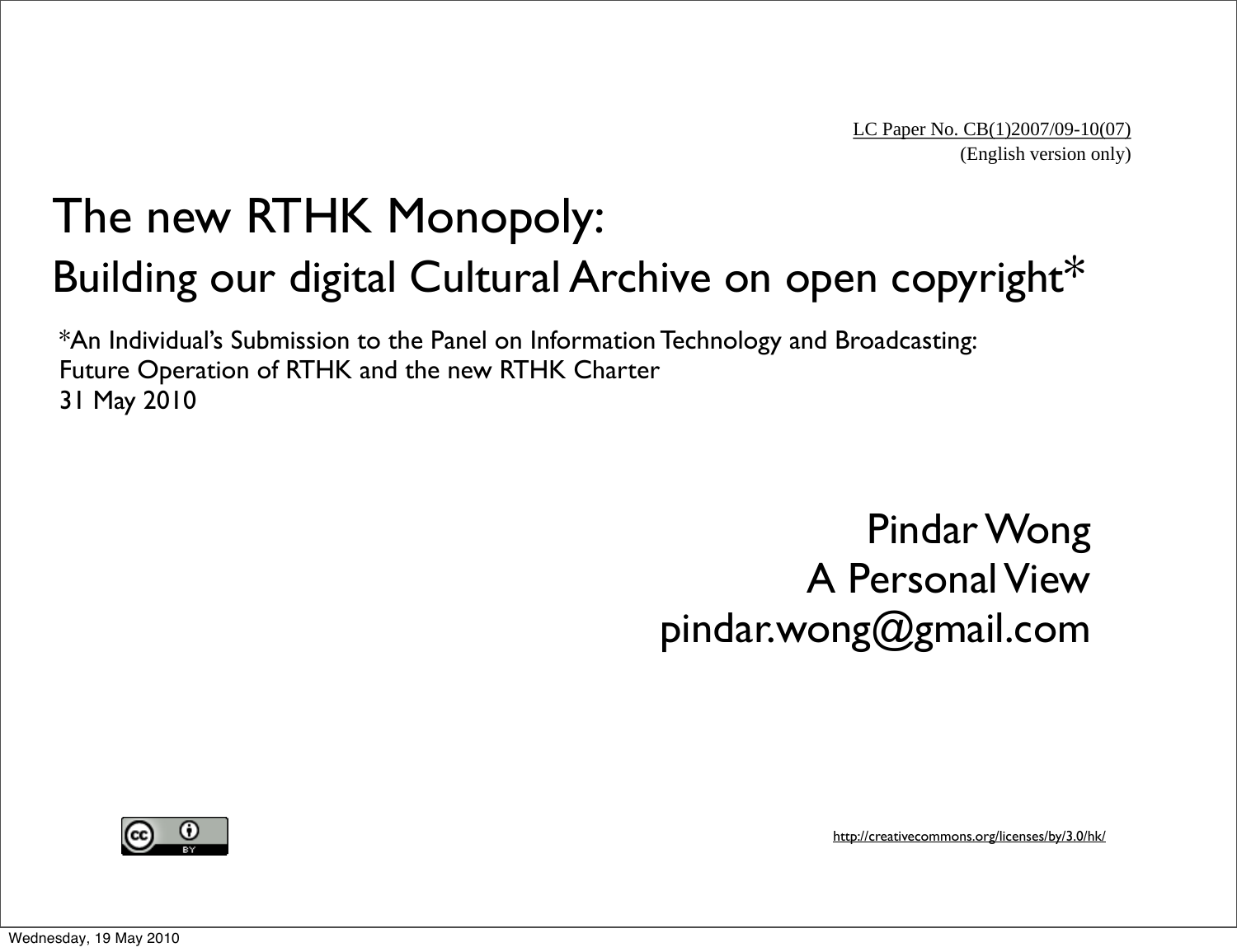# Moving Forward...

- Not delighted but accept outcomes of the process
- Some questions untenable without specifics
	- c.f. [www.icann.org](http://www.icann.org)
- Here to discuss specifics with respect to
	- copyright of works funded by the public purse - specifically the new RTHK 'programming'
	- access to it.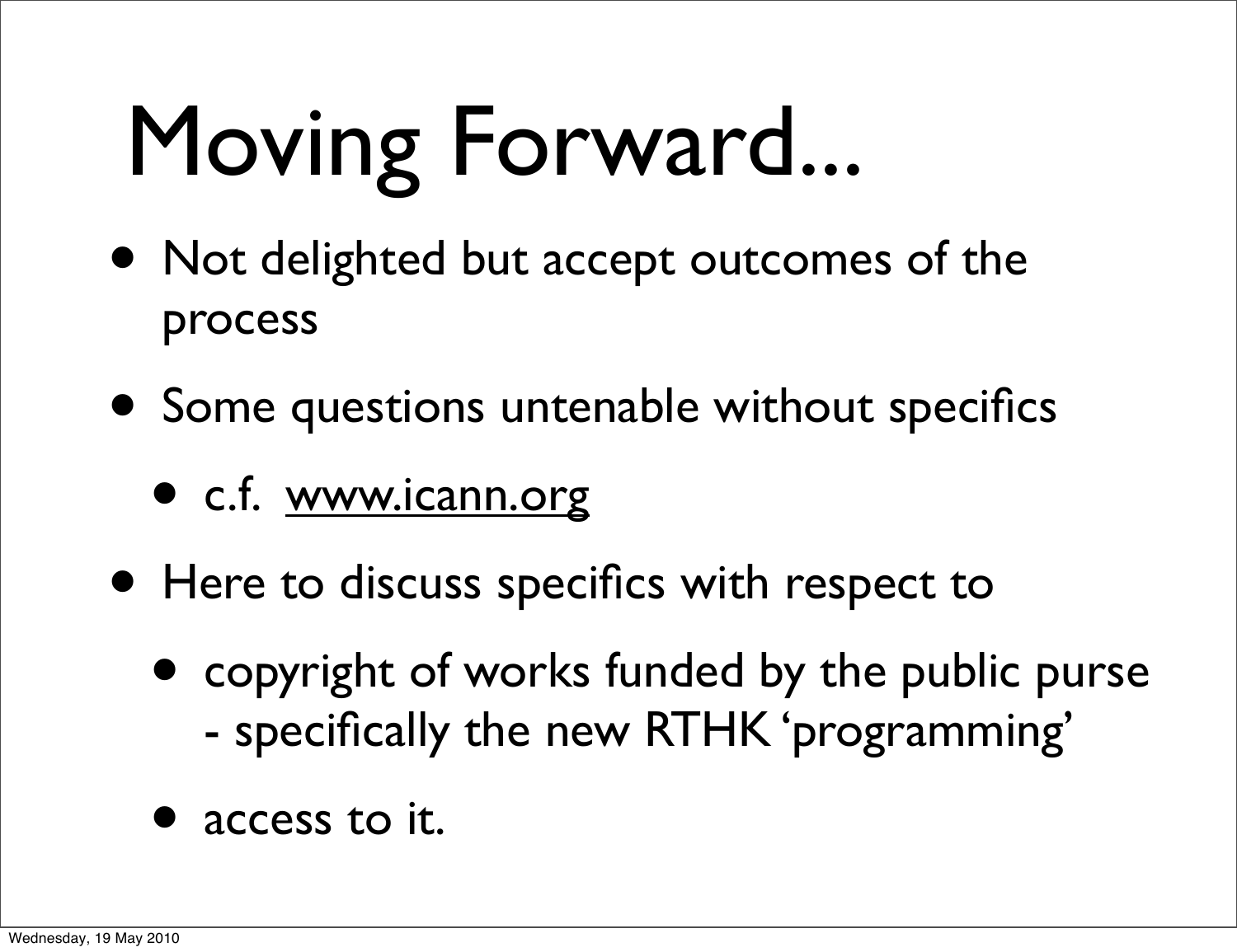# We must recognise

- We have decided to perpetuate the monopoly in Public Service Broadcasting in the name of progress
- and that we are dealing with our shared cultural heritage : largely locked away
	- 58,000 hours (Audio)
	- 19,000 hours (Video) circa 2005 analog vs digital?
- Will we need to pay for it twice?
- Will we repeat the same mistake for digital media?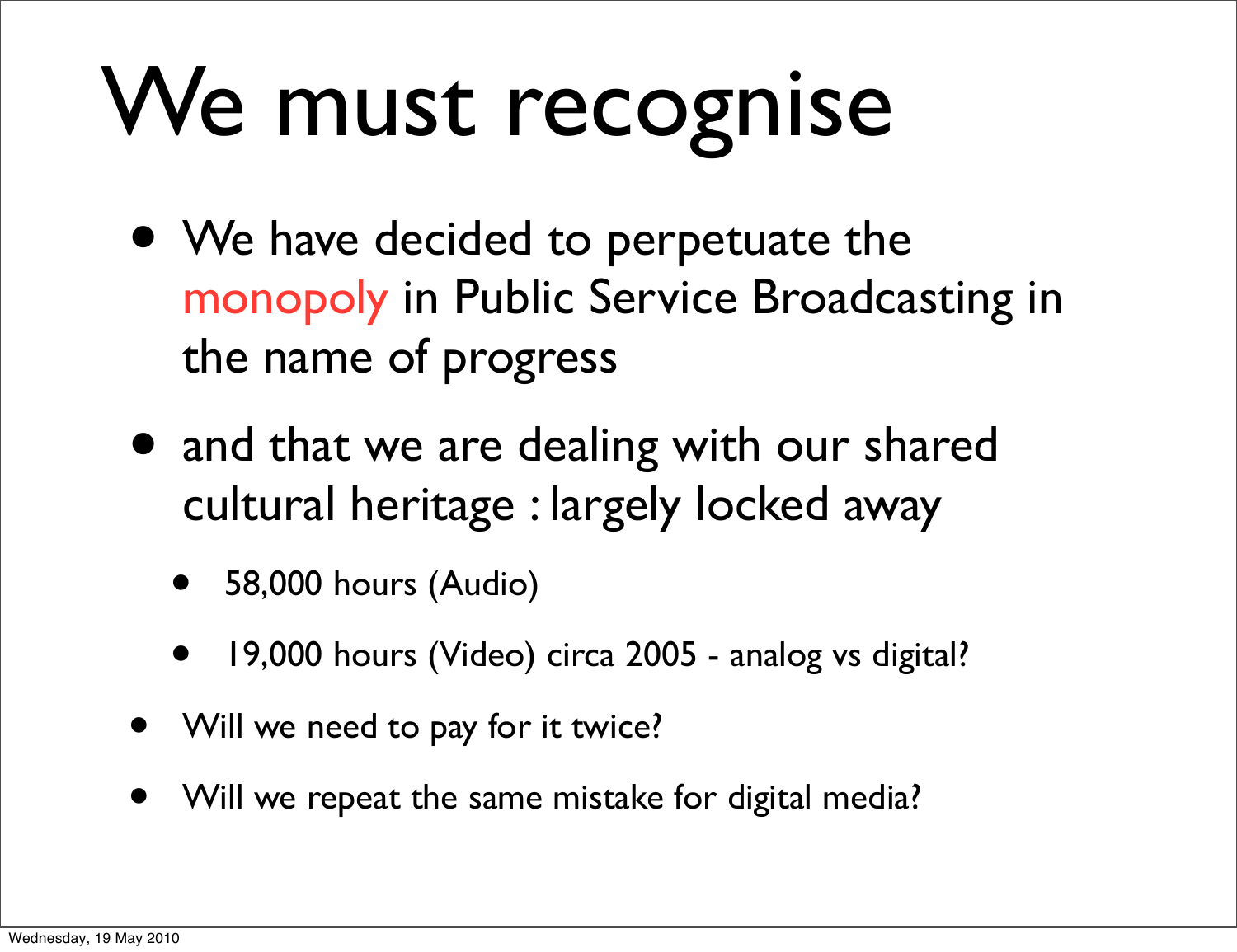The RTHK 'Monopoly' in Public Service Broadcasting

- Who cares if it is 'open'?
	- c.f. Public Libraries, Public Parks
	- good thing: stability, predictability or
	- lack of innovation, responsiveness to society
- What is the equivalent of 'openness' in public service broadcasting?
	- 'Open Copyright'
	- Who has access to the material?
	- How may I use it? Free or how much?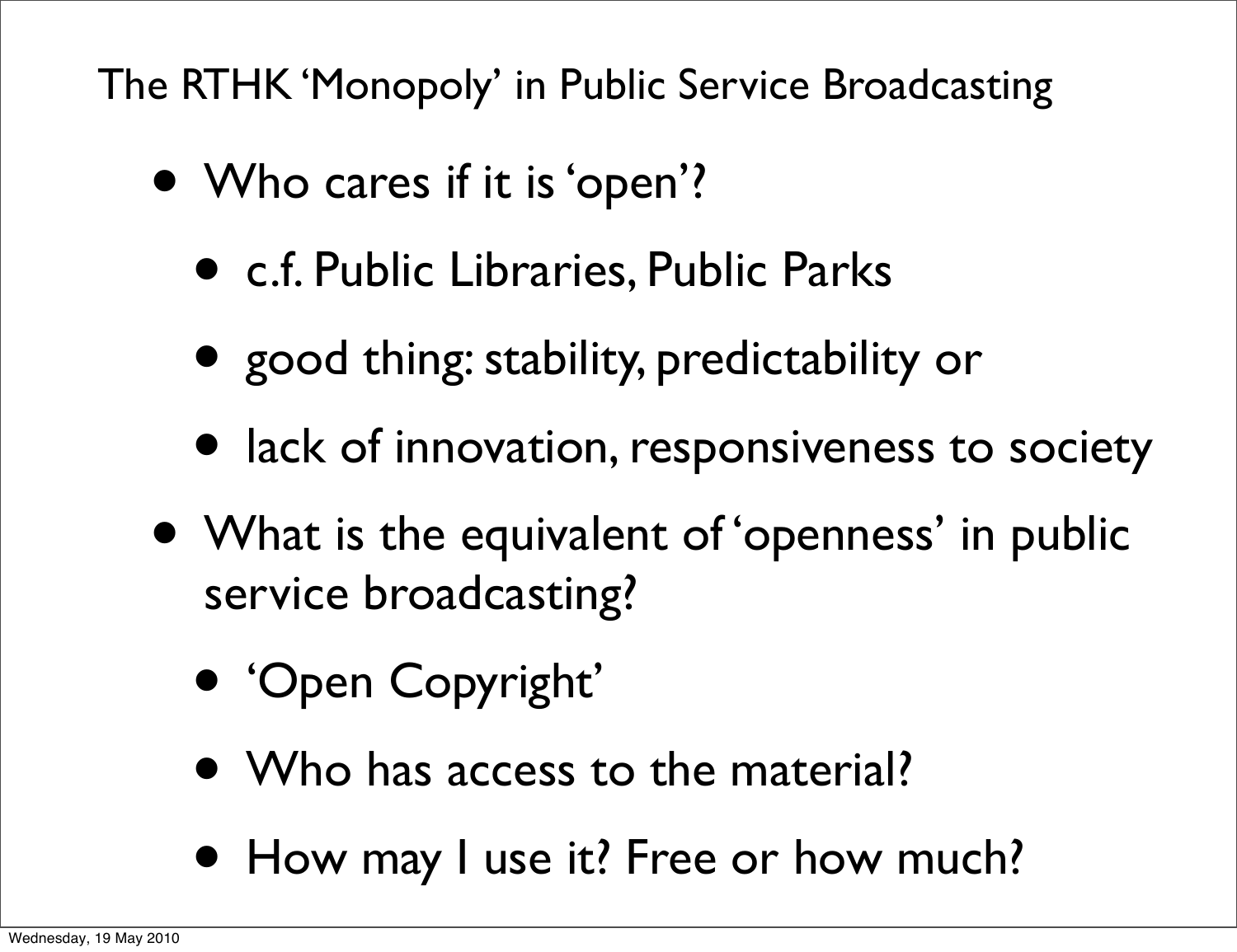#### Proposed that we Begin with the End in Mind

- The creation of an *open archive* of original content administered by the new RTHK
	- its own works and works contributed by others
- Open to access, adapt and build upon 'Free'
- new RTHK copyright and legal standards:
	- adopt 'open' copyright approach to licencing and use of the archive
		- where open means: where some but not all rights are reserved by default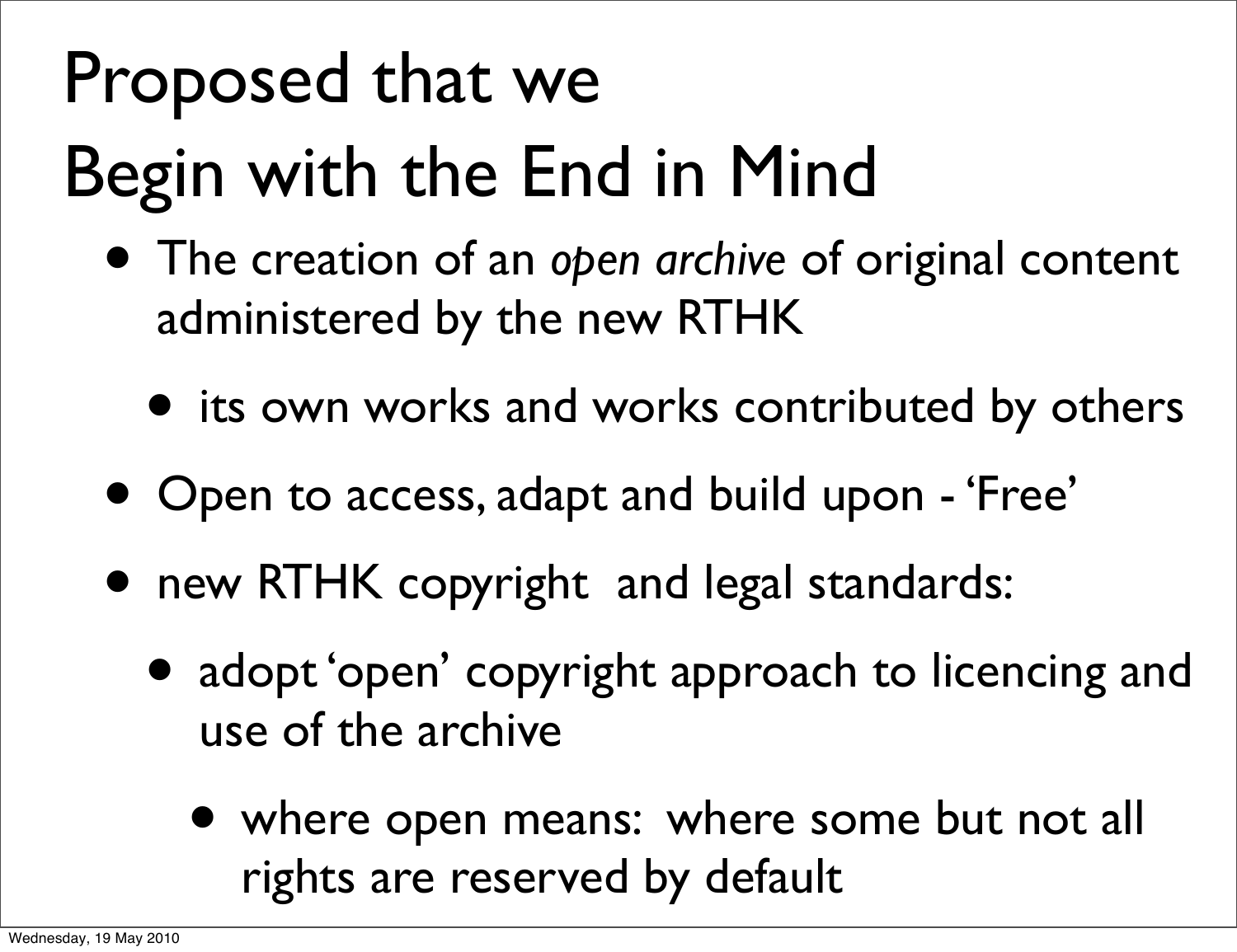### Importance of Open Technical Standards

- Already recognised important by the Government
	- OGCIO Technical Standards and Frameworks
	- Fostering competition and innovation
- Need Open Technical Standard for Copyright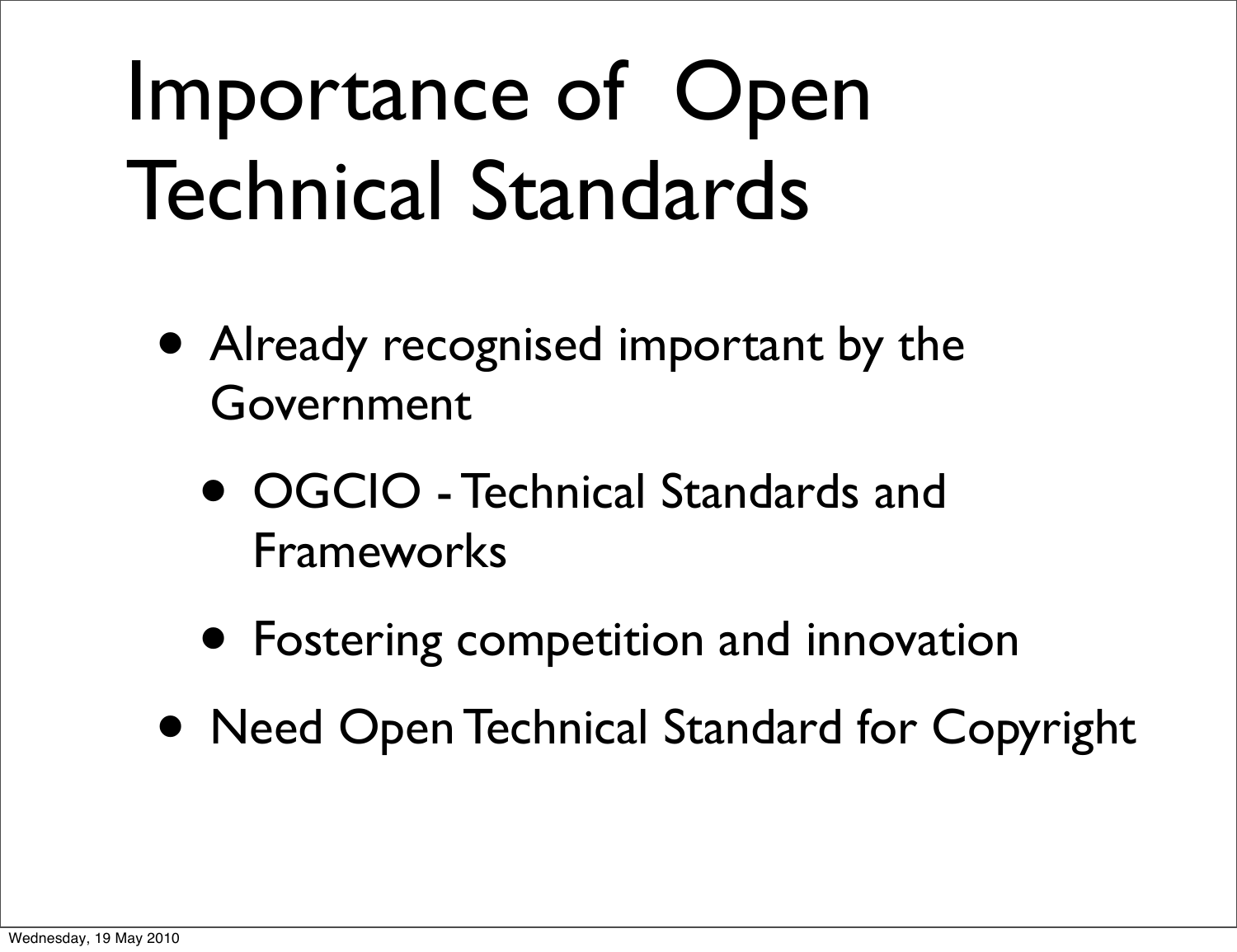### I believe

- Now that it is confirmed that RTHK shall remain a Government department, I believe that there should be a throughout review of the copyright licencing terms of the new RTHK such that we do not repeat the problem with access to new digital creative works, and
- For works funded by the Public Purse, the HK Government should adopt an internationally recognised open technical standard for copyright material discovery and exchange e.g. schemes such as CreativeCommon(CC)'s RDFa